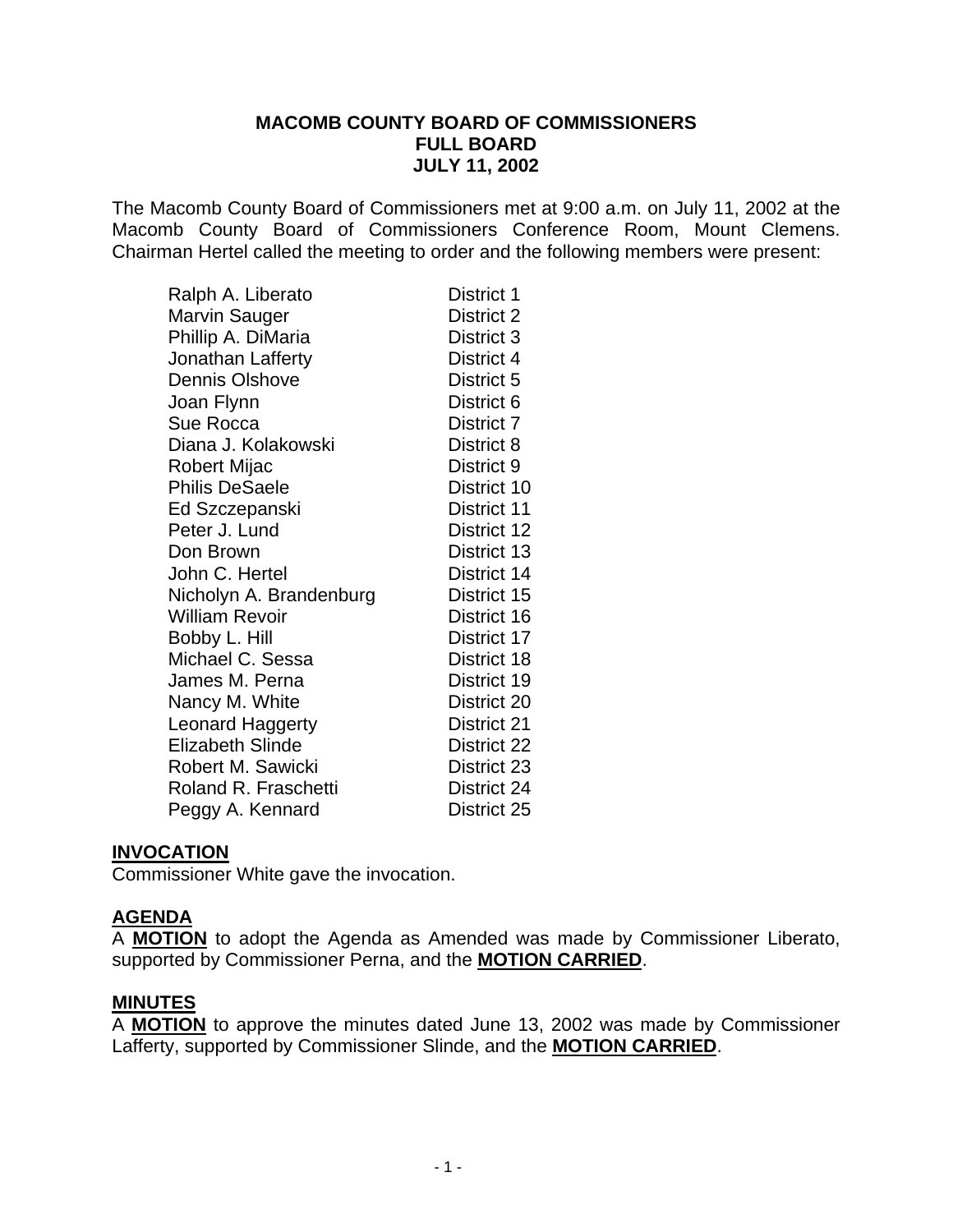### **PRESENTATIONS**

A Resolution was presented to Carlo Santia by Commissioners White and Sessa. Members of the Board commended him on doing a great job for Macomb County.

Resolutions were presented to the Surface Water Quality Poster winners by Commissioners DeSaele and Kennard and Heath Department Director, Tom Kalkofen. First Place: Courtney Cairns; Second Place: Tom Scott and Scott Feldpausch.

#### **PUBLIC PARTICIPATION**

to the Board today.

*Gloria Haller, 260 Cass, Mount Clemens, Michigan* Spoke about her unsuccessful efforts in trying to get a job with Macomb County.

## **COMMITTEE REPORTS:**

### *COMMUNITY SERVICES COMMITTEE – July 1, 2002*

The Clerk read the recommendation from the Community Services Committee and a **MOTION** was made by Chairperson Brandenburg, supported by Vice-Chairperson Kennard, to adopt the committee recommendations.

1. AUTHORIZE MACOMB MSU EXTENSION SERVICE TO RENEW THE CONTRACT WITH THE FAMILY INDEPENDENCE AGENCY/PARENT-TO-PARENT PROGRAM CONTRACT FOR \$32,000 FROM OCTOBER 1, 2002 THROUGH SEPTEMBER 30, 2003.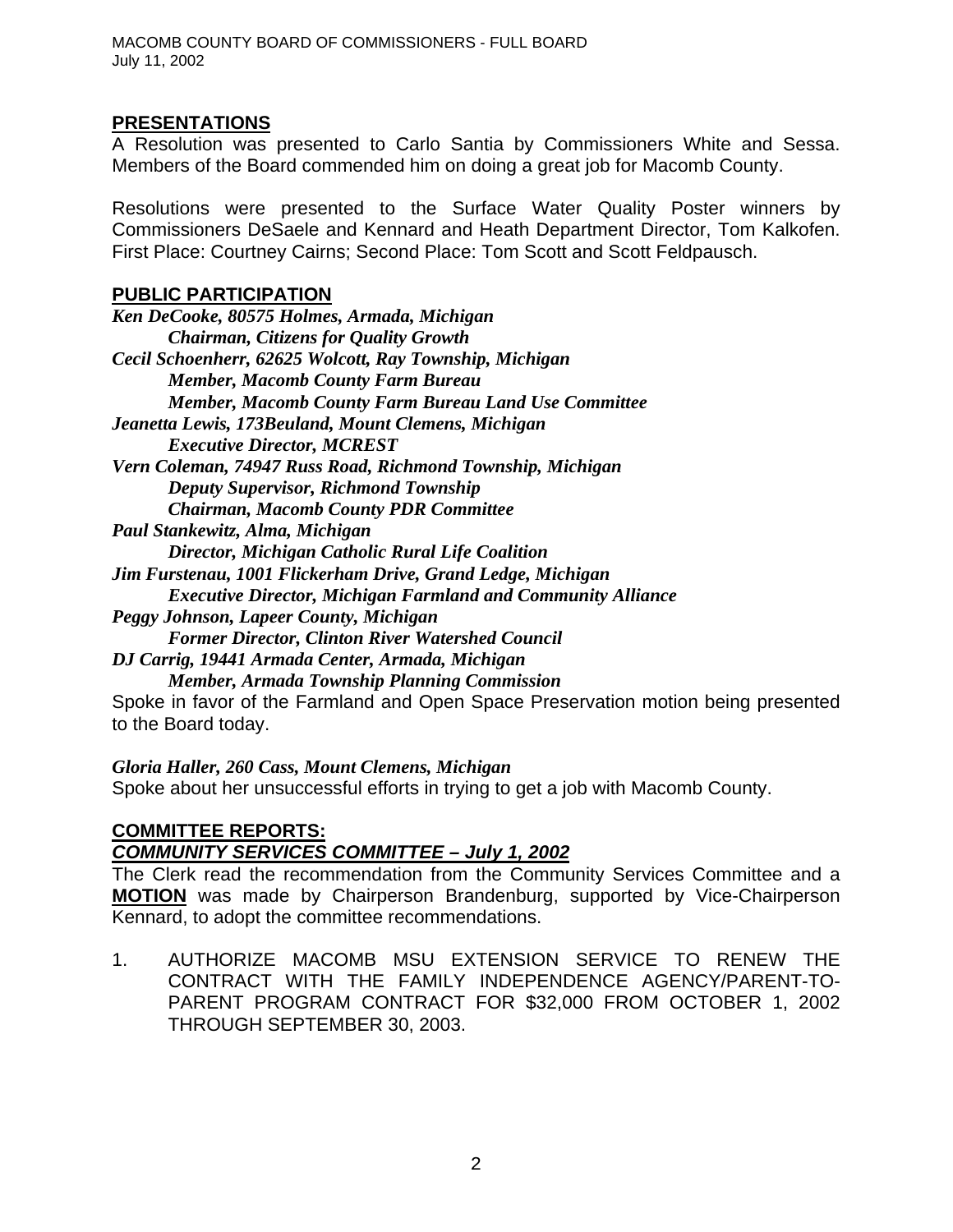- 2. AUTHORIZE MACOMB MSU EXTENSION SERVICE TO ACCEPT THE CONTRACT AGREEMENT WITH THE FAMILY INDEPENDENCE AGENCY/YOUTH MENTOR PROGRAM FOR \$45,000 FROM OCTOBER 1, 2002 THROUGH SEPTEMBER 30, 2003.
- 3. AUTHORIZE MACOMB MSU EXTENSION SERVICE/4C, ON BEHALF OF THE MACOMB COUNTY BOARD OF COMMISSIONERS, TO ACCEPT THE 4C CONTRACT WITH THE MICHIGAN FAMILY INDPENDENCE AGENCY IN THE AMOUNT OF \$184,440 FOR THE 2002/2003 FISCAL YEAR.
- 4. AUTHORIZE MSU EXTENSION/4C PROGRAM TO ACCEPT THE CONTRACT ON BEHALF OF THE BOARD OF COMMISSIONERS WITH THE MICHIGAN FAMILY INDEPENDENCE AGENCY IN THE AMOUNT OF \$199,783 TO IMPLEMENT CHILD CARE REFERRAL AND SUPPORT SERVICES FOR MACOMB AND ST. CLAIR PROJECT ZERO EFFECTIVE OCTOBER 1, 2002 THROUGH SEPTEMBER 30, 2003.
- 5. AUTHORIZE MSU EXTENSION SERVICE/4C TO CONTRACT THROUGH THE MICHIGAN 4C ASSOCIATION MASTER REFERRAL CONTRACT FOR ENHANCED REFERRAL SERVICES, NANNY CONSULTATION AND/OR PROVIDE ONE HOUR PARENTING SEMINAR FOR WASHINGTON MUTUAL BANK EMPLOYEES FROM MARCH 1, 2002 UNTIL TERMINATED.

# **THE MOTION CARRIED.**

# *PLANNING AND ECONOMIC DEVELOPMENT COMMITTEE – July 2, 2002*

The Clerk read the recommendation from the Planning and Economic Development Committee and a **MOTION** was made by Chairperson Flynn, supported by Vice-Chairperson Sawicki, to adopt the committee recommendations.

- 1. AUTHORIZE TO ENTER INTO AN INTERLOCAL AGREEMENT WITH THE MICHIGAN ECONOMIC DEVELOPMENT CORPORATION.
- 2. APPROVE THE MACOMB URBAN COUNTY CONSOLIDATED PLAN FOR HOUSING AND COMMUNITY DEVELOPMENT, ANNUAL ACTION PLANS FOR FY 2002 AND AUTHORIZE THE BOARD CHAIRMAN TO SUBMIT SAME TO THE U.S. DEPARTMENT OF HOUSING AND URBAN DEVELOPMENT.
- 3. APPROVE THE RECOMMENDATIONS ON FARMLAND AND OPEN SPACE PRESERVATION (REVISED JUNE 14, 2002).

Chairman Hertel asked Vice-Chairman Liberato to Chair the meeting so he could address the Board on Motion #3. Commissioner Hertel commended Commissioners Flynn and Brown, Ken DeCooke, Keith Rengert and Jim Furstenau for all of their hard work. He indicated that this Motion is ranked in equal importance with the Water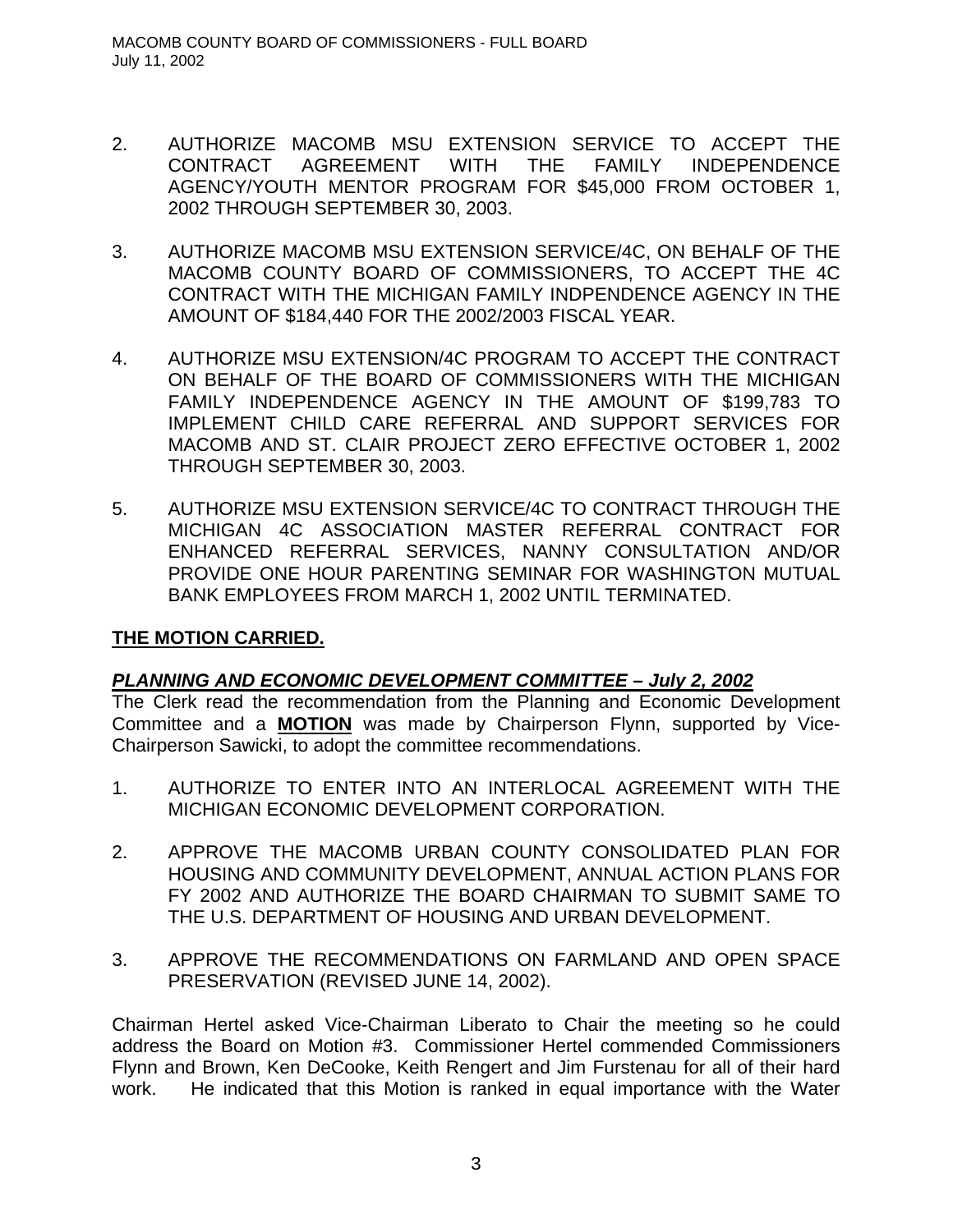Quality issue in Macomb County. He spoke about Maryland, Pennsylvania and New Jersey having a strong program to protect farming and open space and how their property values are increasing. Commissioner Hertel commended Macomb County farmers and the farmers state-wide. He spoke of the Macomb County south-end infrastructure.

## **THE MOTION CARRIED.**

## *LEGISLATIVE AND ADMINISTRATIVE SERVICES COMMITTEE – July 2, 2002*

The Clerk read the recommendation from the Legislative and Administrative Services Committee and a **MOTION** was made by Chairperson Mijac, supported by Vice-Chairperson Rocca, to adopt the committee recommendations.

1. APPROVE THE FOLLOWING COMPUTER EQUIPMENT REQUESTS:

A LOCAL AREA NETWORK (ONE SERVER, 25 PCs, NETWORK ELECTRONICS AND ASSOCIATED SOFTWARE) AT A COST NOT TO EXCEED \$63,387.29; FUNDING IS AVAILABLE IN THE CAPITAL IMPROVEMENT FUND-MIS EQUIPMENT ACCOUNT, FUND 446; AND

ONE STANDARD LAPTOP AND ONE MS OFFICE STANDARD BUSINESS SOFTWARE FOR PUBLIC HEALTH AT A COST NOT TO EXCEED \$2,435.00; FUNDING IS AVAILABLE IN THE 2002 HEALTH DEPARTMENT BUDGET-EQUIPMENT ACCOUNT, FUND 221.

- 2. APPROVE A LETTER OF AGREEMENT FOR PRE-PAID CALLING SERVICES FOR PRISONERS IN THE MACOMB COUNTY JAIL.
- 3. APPROVE THE REPLICATION OF MACOMB COUNTY REGISTER OF DEEDS INFORMATION FOR THE PURPOSE OF IMPLEMENTING AN E-COMERCE SYSTEM THAT WILL ENHANCE THE PUBLIC'S ABILITY TO VIEW AND PRINT CERTAIN PUBLIC RECORDS IN RETURN FOR PRESCRIBED FEES.

## **THE MOTION CARRIED.**

## *JUSTICE AND PUBLIC SAFETY COMMITTEE – July 3, 2002*

The Clerk read the recommendation from the Justice and Public Safety Committee and a **MOTION** was made by Chairperson DiMaria, supported by Vice-Chairperson Olshove, to adopt the committee recommendation.

1. APPROVE AN EMERGENCY MANAGEMENT RESOLUTION AND AGREEMENT BETWEEN RAY TOWNSHIP AND MACOMB COUNTY FOR EMERGENCY MANAGEMENT RELATED ACTIVITIES.

# **THE MOTION CARRIED.**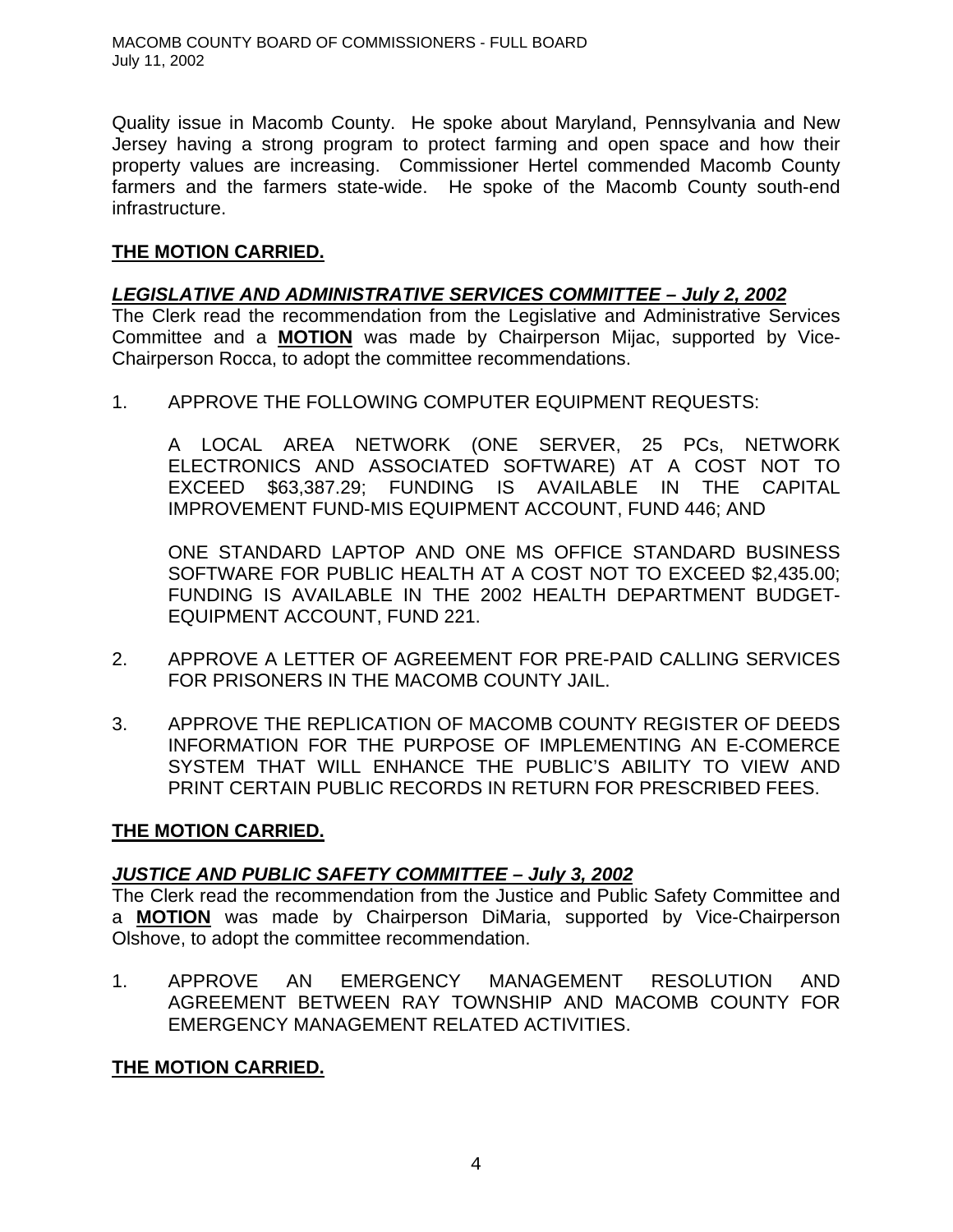## *HEALTH SERVICES COMMITTEE – July 3, 2002*

The Clerk read the recommendation from the Health Services Committee and a **MOTION** was made by Chairperson White, supported by Vice-Chairperson Haggerty, to adopt the committee recommendations.

- 1. AUTHORIZE THE HEALTH DEPARTMENT TO UTILIZE BIOTERRORISM FUNDING RECEIVED FROM THE STATE OF MICHIGAN IN ACCORDANCE WITH THE STATE'S FEDERALLY-APPROVED PLAN.
- 2. APPROVE MACOMB COUNTY'S PARTICIPATION IN THE TWO NORTH REGIONAL PREPAREDNESS BIOTERRORISM PLANNING BOARD.

### **THE MOTION CARRIED.**

### *PERSONNEL COMMITTEE – July 8, 2002*

The Clerk read the recommendation from the Personnel Committee and a **MOTION** was made by Chairperson Liberato, supported by Vice-Chairperson Haggerty, to adopt the committee recommendations.

- 1. TO RECOMMEND THAT THE BOARD OF COMMISSIONERS RECONFIRM THE FOLLOWING VACANCIES:
	- 1. ONE ACCOUNT CLERK III COMMUNITY MENTAL HEALTH
	-
	- 3. ONE RECORDER SECRETARY
	- 5. ONE HEALTH EDUCTOR I HEALTH
	-
	- 7. THREE NURSE AIDES
	- 8. ONE TEAM LEADER MARTHA T. BERRY
	- 9. ONE CORRECTIONS OFFICER<br>10. ONE SERGEANT SHERIFF
	-
	- 10. ONE SERGEANT<br>11. ONE CHILD CARE FACILITY ATTENDANT SHERIFF SHERIFF SHERIFF 11. ONE CHILD CARE FACILITY ATTENDANT

2. TWO CASE MANAGER II COMMUNITY MENTAL HEALTH<br>3. ONE RECORDER SECRETARY COMMUNITY MENTAL HEALTH 4. ONE TYPIST CLERK FRIEND OF THE COURT 6. ONE SITE SUPERVISOR<br>
7. THREE NURSE AIDES<br>
T. THREE NURSE AIDES

- 2. APPROVE THE ADDITION OF ONE FAMILY SERVICE COORDINATOR POSITION IN THE HEAD START PROGRAM OF THE MACOMB COUNTY COMMUNITY SERVICES AGENCY.
- 3. APPROVE THE RECLASSIFICATION OF ELEVEN (11) TYPIST CLERK I/II POSITIONS TO NINE (9) TYPIST CLERK III AND TWO (2) ACCOUNT CLERK I/II IN THE FAMILY COURT – JUVENILE DIVISION.
- 4. APPROVE THE RECLASSIFICATION OF ONE (1) TYPIST CLERK POSITION TO ONE (1) TYPIST CLERK, SENIOR, IN THE FRIEND OF THE COURT OFFICE.
- 5. APPROVE THE RECLASSIFICATION OF ONE (1) VACANT TYPIST CLERK POSITION TO ONE (1) TYPIST CLERK, SENIOR, IN THE FRIEND OF THE COURT OFFICE.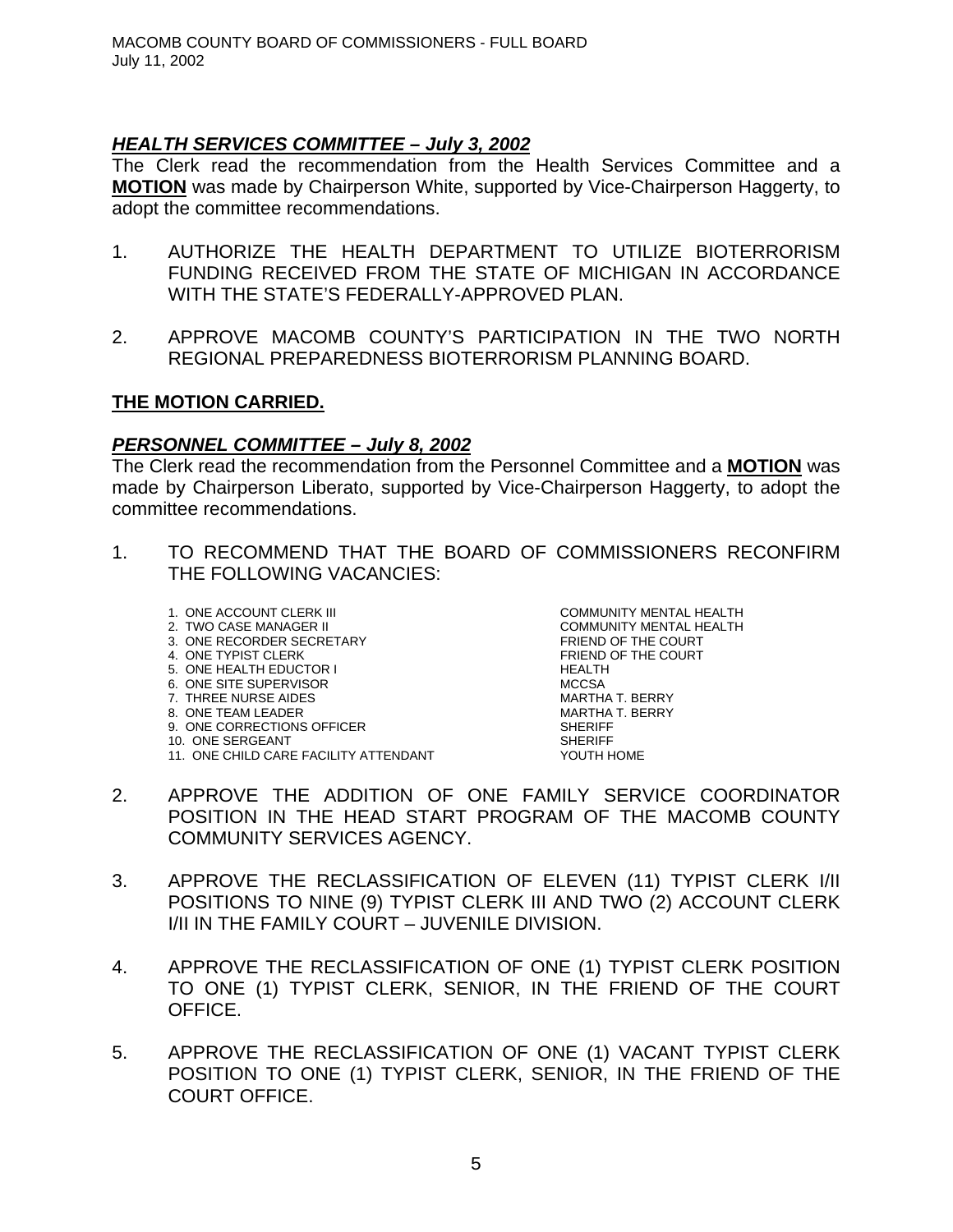- 6. APPROVE THE RECLASSIFICAITON OF FIVE (5) TYPIST CLERK I/II POSITIONS TO FIVE (5) ACCOUNT CLERK I/II IN THE HEALTH DEPARTMENT.
- 7. APPROVE THE ADJUSTMENTS TO SALARY RANGES FOR CERTAIN POSITIONS IN THE REORGANIZATION OF THE DEPARTMENT OF PLANNING AND ECONOMIC DEVELOPMENT (AS APPROVED BY THE FULL BOARD ON JUNE 13, 2002).
- 8. APPROVE THE TITLE CHANGE FOR THE POSITIONS OF STATION MANAGER AND ASSISTANT STATION MANAGER TO OPERATIONS MANAGER AND ASSISTANT OPERATIONS MANAGER IN THE PUBLIC WORKS DEPARTMENT.

Commissioner Liberato asked Human Resources to send a letter to the appropriate union(s) regarding the classification changes in Motion #7.

### **THE MOTION CARRIED.**

### *OPERATIONAL SERVICES COMMITTEE – July 8, 2002*

The Clerk read the recommendations from the Operational Services Committee and a **MOTION** was made by Chairperson Hill, supported by Vice-Chairperson Lafferty, to adopt the committee recommendations.

1. TO RECOMMEND THAT THE BOARD OF COMMISSIONERS AUTHORIZE PAYMENT FOR THE WORK PERFORMED AS FOLLOWS:

| MARTHA T. BERRY RENOVATION | EDMUND LONDON & ASSOCIATES | \$11.411.55  |
|----------------------------|----------------------------|--------------|
| MARTHA T. BERRY RENOVATION | <b>ELLIS DON MICHIGAN</b>  | \$224,334.90 |
| CIRCUIT COURT BUILDING     | PROJECT CONTROL SYSTEMS    | \$326,736.90 |
| YOUTH HOME                 | PROJECT CONTROL SYSTEMS    | \$189,000.00 |
| COURT BUILDING RENOVATION  | <b>STRAT WOLD</b>          | \$1,567.45   |
| YOUTH HOME ADD. & REN.     | <b>WAKELY ASSOCIATES</b>   | \$10,663.52  |

FURTHER, FUNDS ARE AVAILABLE IN THE CAPITAL BUDGET.

- 2. APPROVE A LEASE FOR RUGE'S RESTAURANT AT 26 MARKET STREET, MOUNT CLEMENS, MICHIGAN.
- 3. CONCUR WITH THE PURCHASING MANAGER AND APPROVE THE PURCHASE OF ONE CANON IR-5000 DIGITAL SYSTEM FOR THE HEALTH DEPARTMENT FROM OUR CONTRACTED VENDOR, IKON OFFICE SOLUTIONS, WITH A GSA PRICING OF \$12,326.00 WITH MAINTENANCE OF .0099 PER COPY; FUNDS ARE AVAILABLE FROM THE HEALTH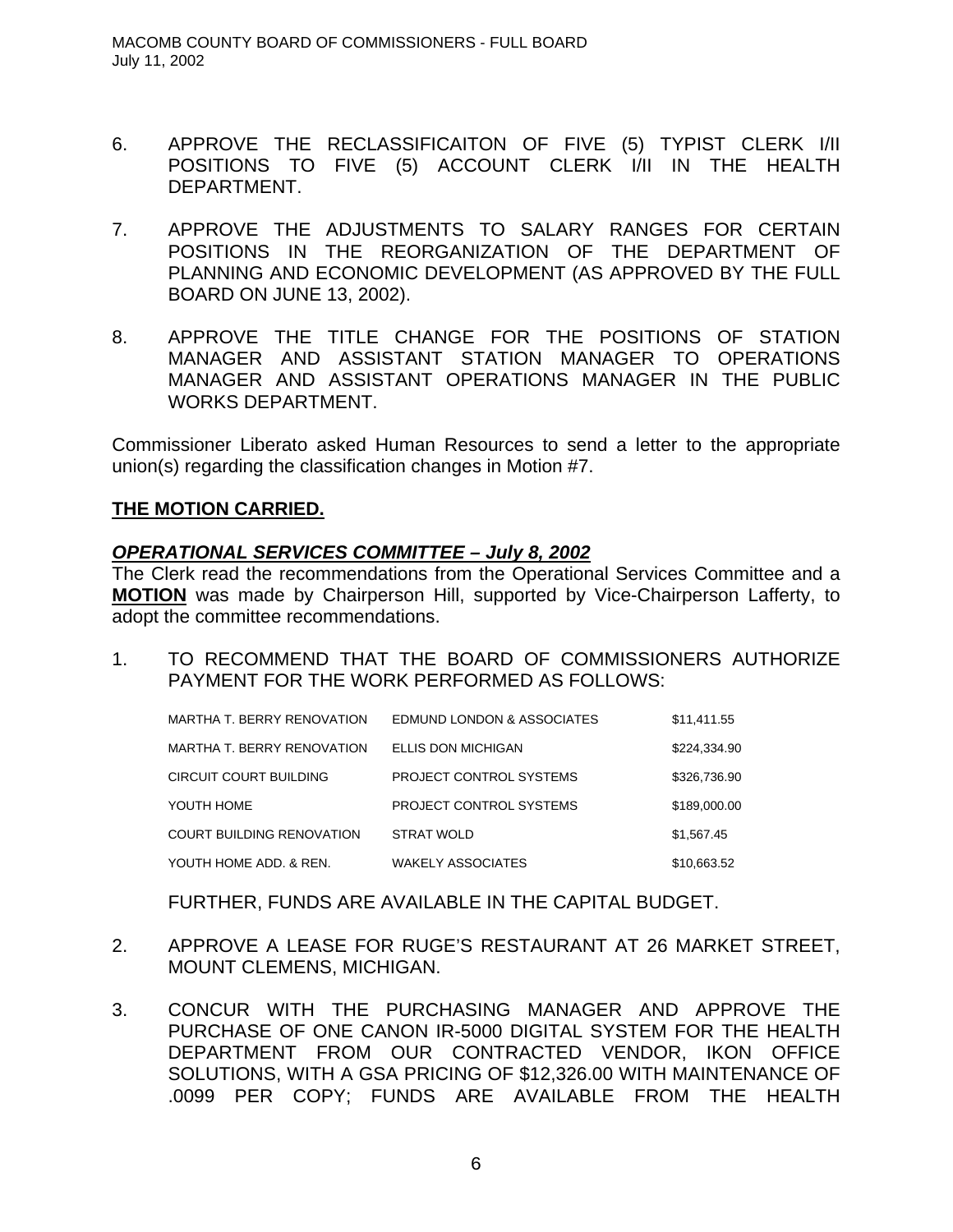DEPARTMENT CAPITAL BUDGET.

4. CONCUR WITH THE PURCHASING MANAGER AND APPROVE THE PURCHASE OF ONE CANON IR-5000 DIGITAL SYSTEM FOR THE SHERIFF'S DEPARTMENT-BOOKING DIVISION FROM OUR CONTRACTED VENDOR, IKON OFFICE SOLUTIONS, WITH A GSA PRICING OF \$9,550.00 WITH MAINTENANCE OF .0099 PER COPY; FUNDS ARE AVAILABLE FROM THE CONVENIENCE COPIER FUND.

## **THE MOTION CARRIED.**

## *BUDGET COMMITTEE – July 9, 2002*

The Clerk read the recommendations from the Budget Committee and a **MOTION** was made by Chairperson Brown supported by Vice-Chairperson Sauger to adopt the committee recommendations.

Commissioner Brandenburg asked that her **NO** votes from Committee be repeated and recorded.

A vote was taken on the following:

- 1. APPROVE THE TRANSFER OF \$55,000.00 FROM THE PERSONAL SERVICES ACCOUNT TO THE CONTRACTUAL SERVICES ACCOUNT IN THE 2001 HEALTH DEPARTMENT-CLINICAL HEALTH SERVICES DIVISION FOR THE PURPOSE TO SERVICE THE SIXTH GRADE SCHOOL IMMUNIZATION PROGRAM AS OUTLINED IN THE JUNE 28, 2002 MEMO FROM THE HEALTH DIRECTOR/HEALTH OFFICER. THIS ACTION DOES NOT REQUIRE ANY ADDITIONAL COUNTY APPROPRIATION.
- 2. APPROVE CHANGE ORDER IN THE AMOUNT OF \$42,700.00 ON COUNTY FIBER OPTIC NETWORK PROJECT; FUNDING IS AVAILABLE IN THE CAPITAL IMPROVEMENT FUND.
- 3. APPROVE AN APPROPRIATION OF \$300.00 TO THE MACOMB COUNTY VFW RITUAL TEAM; FUNDING IS AVAILABLE IN THE CONTINGENCY ACCOUNT.
- 4. APPROVE \$68,000.00 IN FUNDING TO MACOMB COUNTY COMMUNITY CORRECTIONS TO MAINTAIN THE FELONY URINALYSIS AND THE RELAPSE INTERVENTION BED PROGRAMS FOR FY 2003; FUNDING IS AVAILABLE IN THE COUNTY BUDGET.
- 5. APPROVE AN APPROPRIATION OF \$25,000.00 TO USE AS MATCHING FUNDS FOR THE GRANT "AN ENVIRONMETAL MONITORING NETWORK FOR LAKE ST. CLAIR;" FUNDING IS AVAILABLE IN THE ENVIRONMENTAL PROBLEMS FOR LAKES AND RIVERS FUND.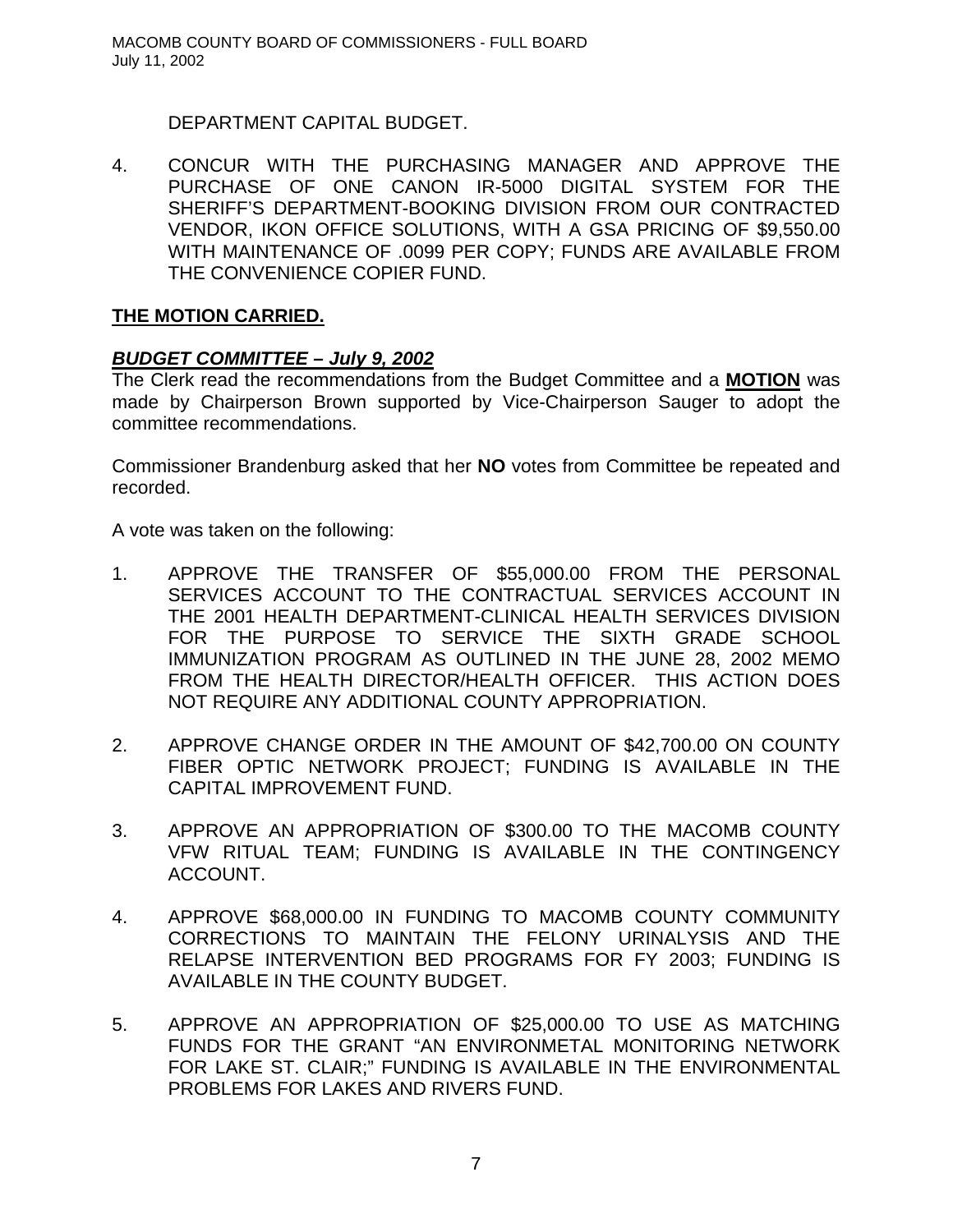## **THE MOTION CARRIED.**

## *FINANCE COMMITTEE – July 10, 2002*

The Clerk read the recommendations from the Finance Committee and a **MOTION** was made by Chairperson Perna, supported by Vice-Chairperson Slinde, to adopt the committee recommendations.

Commissioner Brandenburg asked that her **NO** votes from Committee be repeated and recorded.

A vote was taken on the following:

- 1. APPROVE THE INTER-DEPARTMENTAL LINE ITEM BUDGET ADJUSTMENT AS SUBMITTED BY THE FINANCE DEPARTMENT.
- 2. APPROVE THE MONTHLY BILLS (WITH CORRECTIONS, DELETIONS AND/OR ADDENDA) AND AUTHORIZE PAYMENT; FURTHER, TO APPROVE THE PAYROLL FOR THE PERIODS JUNE 7, 21 AND 28 (INSURANCE BONUS), 2002, IN THE TOTAL AMOUNT OF \$8,556,986.97, WITH NECESSARY MODIFICATIONS TO THE APPROPRIATIONS.

### **THE MOTION CARRIED.**

## **RESOLUTIONS/TRIBUTES**

A **MOTION** was made by Commissioner Liberato, supported by Commissioner DiMaria, to adopt the Resolutions and Tributes in their entirety.

- Res. No. 02-72 In support of the Pledge of Allegiance in its present form (offered by Liberato; recommended by Community Services Committee on 7-1- 02)
- Res. No. 02-73 Commending Gleaners Community Food Bank  $-25<sup>th</sup>$  Anniversary (offered by Brandenburg; recommended by Community Services Committee on 7-1-02)
- Res. No. 02-74 Commending Garrett Murray Eagle Scout (offered by Brandenburg; recommended by Personnel Committee on 7-8-02)
- Res. No. 02-75 Commending Angie D'Aleo Morelli, recipient of the 2002 Alexander Macomb Citizens of the Year Award presented by March of Dimes (offered by Chairman Hertel on behalf of Board; recommended by Finance Committee on 7-10-02)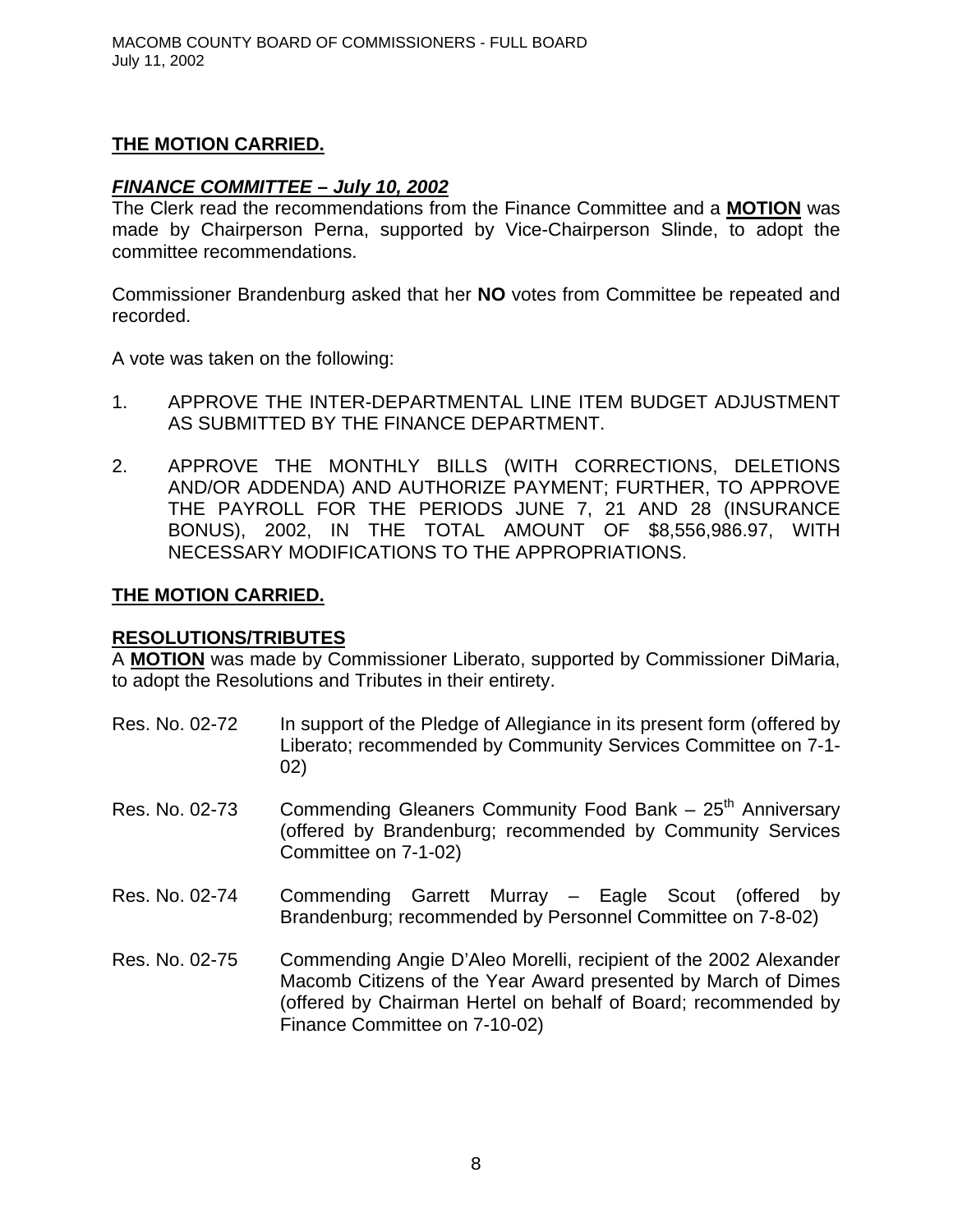- Res. No. 02-76 Commending Sam Cupp, recipient of the 2002 Alexander Macomb Citizens of the Year Award presented by March of Dimes (offered by Chairman Hertel on behalf of Board; recommended by Finance Committee on 7-10-02)
- Res. No. 02-77 Commending the Rizzo Family, recipients of the 2002 Alexander Macomb Citizens of the Year Award presented by March of Dimes (offered by Chairman Hertel on behalf of Board; recommended by Finance Committee on 7-10-02)
- Res. No. 02-78 Commending Rose Buglione, recipient of the 2002 Alexander Macomb Citizens of the Year Award presented by March of Dimes (offered by Chairman Hertel on behalf of Board; recommended by Finance Committee on 7-10-02)
- Res. No. 02-79 In opposition of the Defacto Drug Legalization Campaign Ballot Proposal (offered by Brandenburg; recommended by Finance Committee on 7-10-02)
- Res. No. 02-80 In support of HB 4017 regarding the Pledge of Allegiance (offered by Liberato; recommended by Finance Committee on 7-10-02)

Commissioner Liberato commended State Representative Sal Rocca for his sponsorship of HB 4017.

## **THE MOTION CARRIED.**

## **ITEM WAIVED TO FULL BOARD BY JPS COMMITTEE CHAIRMAN**

A **MOTION** WAS MADE BY COMMISSIONER LAFFERTY, SUPPORTED BY COMMISSIONER SLINDE, TO APPROVE THE FISCAL YEAR 2003 TITLE IV-D MEDICAL SUPPORT ENFORCEMENT CONTRACT IN THE AMOUNT OF \$245,538.00, WHICH IS 100% STATE FUNDED AND COVERS FISCAL YEAR OCTOBER 2, 2002 TO SEPTEMBER 30, 2003, AND THE **MOTION CARRIED**.

### **ITEM WAIVED TO FULL BOARD BY SENIRO CITIZENS COMMITTEE CHAIRMAN**

A **MOTION** WAS MADE BY COMMISSIONER DESAELE, SUPPORTED BY COMMISSIONER KOLAKOWSKI, TO CONCUR IN THE REQUEST BY THE DEPARTMENT OF SENIOR CITIZENS SERVICES AND RENEW THE CONTINUATION CONTRACT WITH THE STATE OF MICHIGAN FAMILY INDEPENDENCE AGENCY FOR GUARDIANSHIP SERVICES, AND THE **MOTION CARRIED**.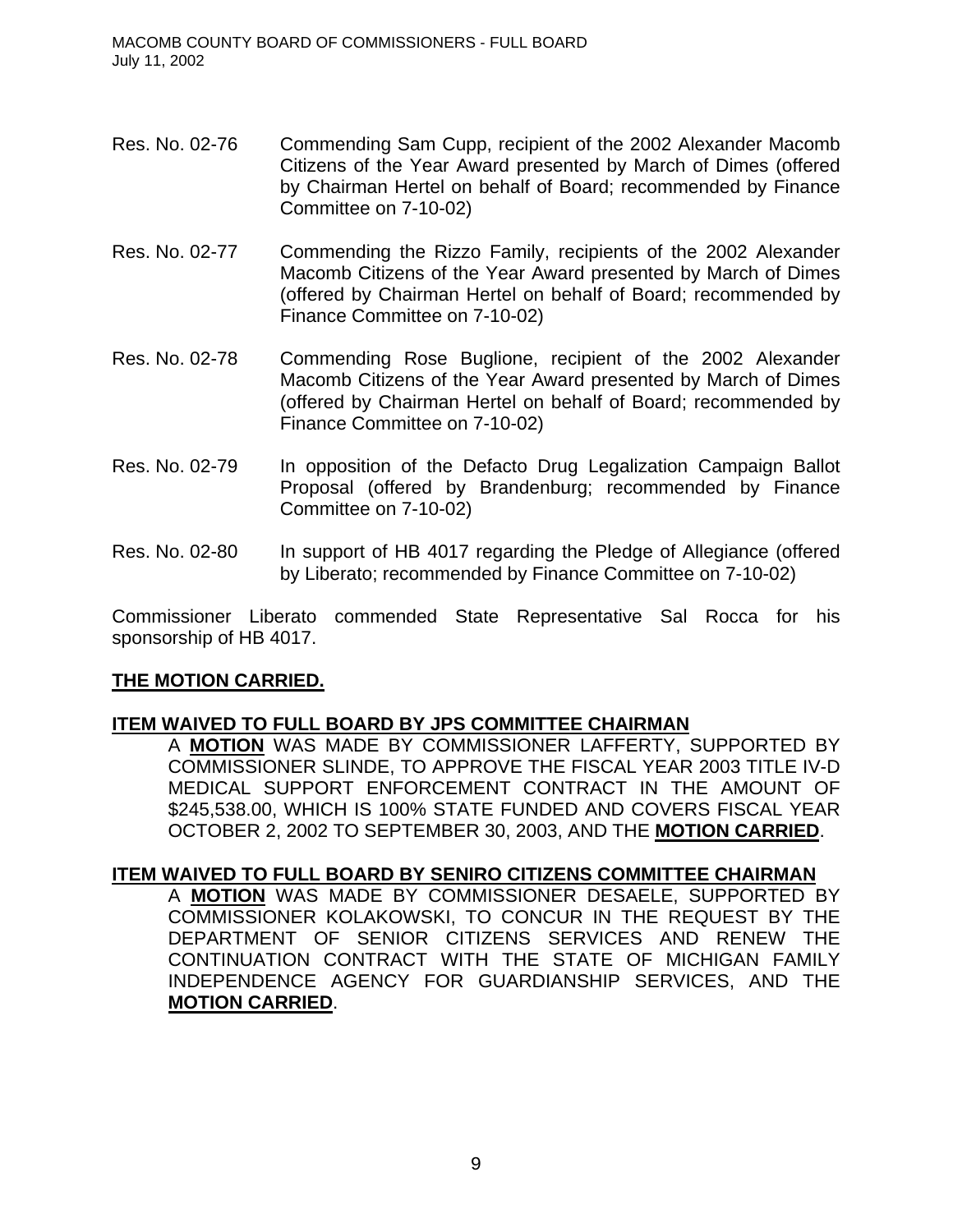## **REQUEST TO PURCHASE PREVIOUS SERVICE TIME**

A **MOTION** WAS MADE BY COMMISSIONER LIBERATO, SUPPORTED BY COMMISSIONER SAUGER, TO APPROVE REQUEST BY JOHN C. HERTEL FOR THE PURCHASE OF PREVIOUS SERVICE TIME, AND THE **MOTION CARRIED**.

### **APPOINTMENTS**

### **A) ECONOMIC DEVELOPMENT BOARD**

A **MOTION** WAS MADE BY COMMISSIONER LIBERATO, SUPPORTED BY COMMISSIONER FLYNN, TO APPOINT DEAN AUSILIO TO THE MACOMB COUNTY ECONOMIC DEVELOPMENT BOARD, AND THE **MOTION CARRIED**.

### **B) LOCAL EMERGENCY PLANNING COMMITTEE**

A **MOTION** WAS MADE BY COMMISSIONER LIBERATO, SUPPORTED BY COMMISSIONER FLYNN, TO APPOINT CRAIG ROBERTSON TO THE LOCAL EMERGENCY PLANNING COMMITTEE, AND THE **MOTION CARRIED**.

### **C) MACOMB COUNTY ORCHARD TRAIL COMMISSION**

A **MOTION** WAS MADE BY COMMISSIONER LIBERATO, SUPPORTED BY COMMISSIONER FLYNN, TO APPOINT PETER LUND TO THE MACOMB COUNTY ORCHARD TRAIL COMMISSION, AND THE **MOTION CARRIED**.

### **NEW BUSINESS**

Commissioner Sessa spoke about the Airbridge Paper, page 7, Leadership and Character Page and said it would be good reading to all Commissioners. He said that Commissioners Sauger and Sawicki brought up the issue of County property. There is not a comprehensive policy about County property. Suggested that an inventory of property be given to all County Commissioners. Also, the Parks and Recreation resolution should be amended to have them in charge of all park land, this should be on an agenda in a couple of weeks to determine which land should be held by the County.

Commissioner Sauger agreed with Commissioner Sessa's comments regarding the County property. He congratulated Commissioner Bobby Hill on becoming a member of the "Old Crowd" in August.

Commissioner Hill stated that he will put the property inventory on the agenda for review.

Commissioner DiMaria agreed with Commissioner Sessa's comments in the Macomb Daily regarding the vagueness of language on the ballot proposals and his recommendations. For example, the SMART issue is not only a renewal it is an increase as well. Commended Commissioner Sessa for getting additional funding for a park in Harrison Township. Commissioner DiMaria also gave his condolences to Chairman Hertel over the loss of his horse and offered \$1,000 towards the reward.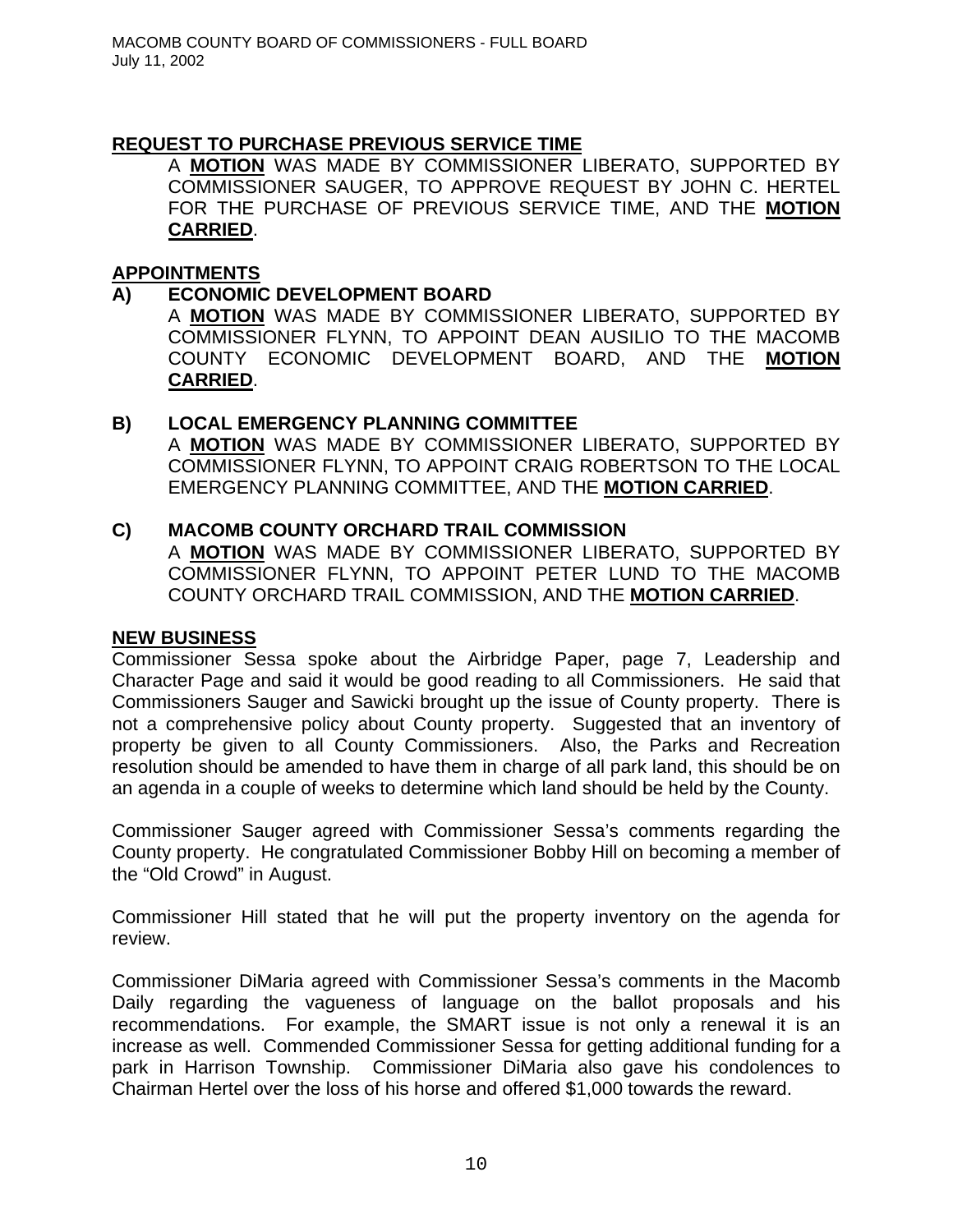Commissioner Revoir mentioned that Sherwood Bennett is a retired County employee of 42 years and is about to turn 100 years old on August 23<sup>rd</sup>. He will be requesting a resolution be added to next month's Agenda.

Commissioner DeSaele said that at the Older American Festival honored centurions and invited Senior Citizen Services to honor Sherwood Bennett.

Commissioner Flynn thanked the Ad Hoc Committee, Ken DeCooke and Don Brown for all of their hard work on the Farmland and Open Space Preservation motion.

Commissioner Kennard spoke about the County property inventory and the property commitments to organizations and municipalities that have already been made.

Commissioner Sessa thanked Commissioner's Sauger and DiMaria for their nice comments.

Commissioner Perna mentioned that Thomas Raymus is in the hospital with breathing difficulties.

Commissioner DeSaele mentioned that Cooperative Extension has invited everyone tomorrow for a tour on experimental fertilization from 1:00 p.m. to 3:00 p.m.

Commissioner Liberato invited everyone to Freedom Hill on July 15, 2002 at 6:30 p.m. The Veterans Department and Marine Corps League are bringing together veterans from Wayne, Oakland and Macomb in support of the Pledge of Allegiance in its current form.

Commissioner Sauger wished everyone luck in the August primary.

### **PUBLIC PARTICIPATION**

*Ken DeCooke, 80575 Holmes, Armada, Michigan*

*Chairman, Citizens for Quality Growth*

He thanked the Board for their acceptance of the Farmland and Open Space Preservation motion.

## **ROLL CALL ATTENDANCE**

| Ralph A. Liberato     | <b>District 1</b> |
|-----------------------|-------------------|
| <b>Marvin Sauger</b>  | District 2        |
| Phillip A. DiMaria    | District 3        |
| Jonathan Lafferty     | District 4        |
| <b>Dennis Olshove</b> | District 5        |
| Joan Flynn            | District 6        |
| Sue Rocca             | <b>District 7</b> |
| Diana J. Kolakowski   | District 8        |
| <b>Robert Mijac</b>   | District 9        |